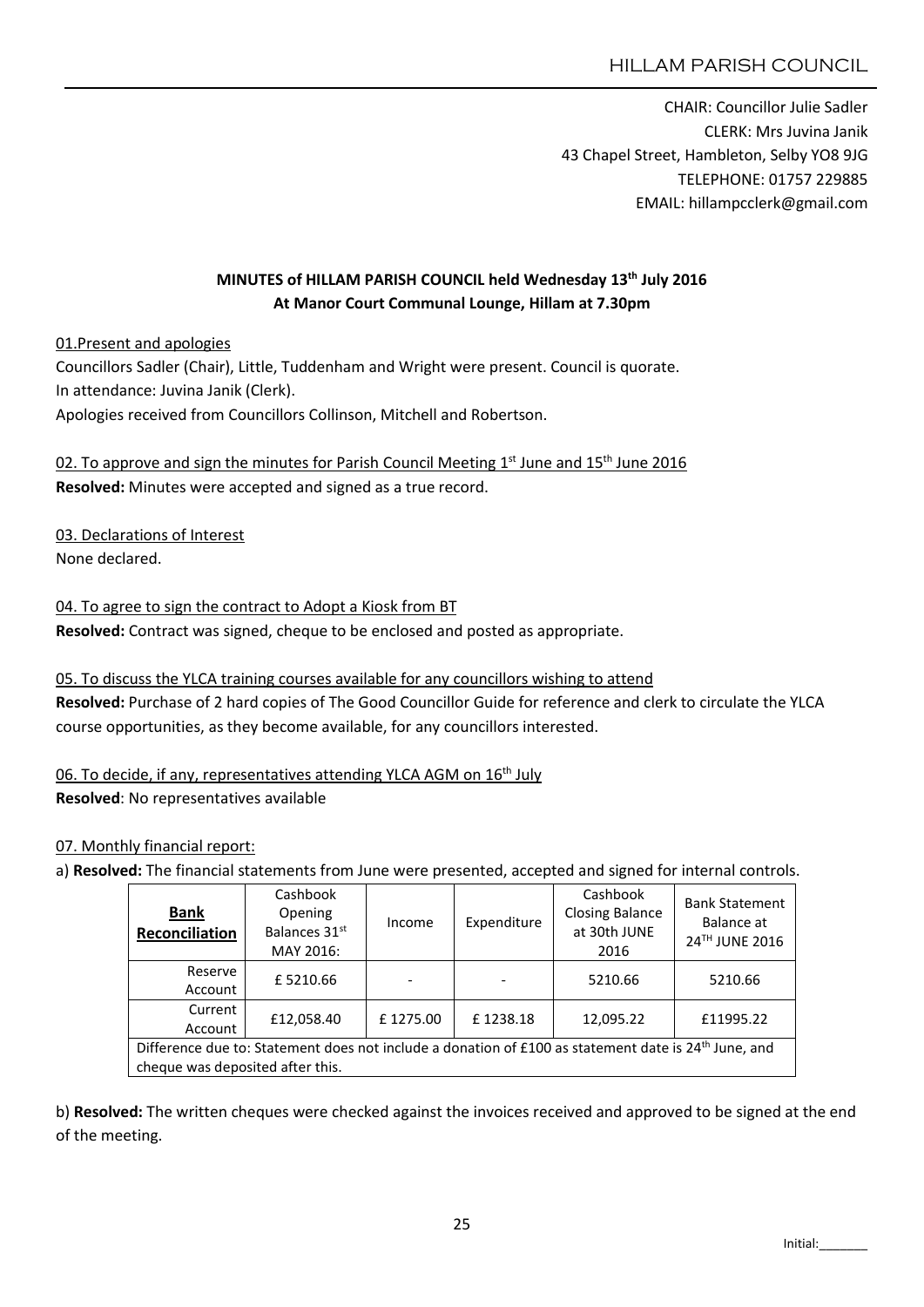c) Resolved: Internal Controls have been undertaken and accounts accepted. In anticipation of his absence from the meeting, Cllr Mitchell informed the clerk via email that he had crosschecked the invoices with the minutes and the actual payments made. It is all clear and concise.

d) It was previously agreed to pay the clerk in line with the recently increased NJC recommended salary for the year 2016-17. For the record it was noted that the salary for the year will be £2392.16, to be backdated to April 2016. e) A donation of £41.50 is received from the community group The Pub is the Hub towards the Ring Tree works, clerk to issue a receipt.

# 08. To agree on a clear strategy for dealing with footpath clearance in the future

Resolved: Undergrowth on Public Footpaths is the responsibility of NYCC Public Rights of Way team and issues will be reported as such. The council agreed that supplementary cuts may take place, if necessary, in between NYCC cuts. Resolved: Hedgerows are the responsibility of landowners and any issues with Hedgerows on Public Footpaths will be reported to NYCC Public Rights of Way for them to take the necessary action.

Resolved: To find out which landowners may need to be contacted so the parish council can remind them well in advance to have their hedgerows cut back before March and when birds start nesting. Cllr Sadler to compile a comprehensive list of paths to be monitored.

### 09. To agree on a Tree type to be planted and discuss quotes from the tree providers

| The tree that won the village vote is a Whitebeam. |  |    |  |  |  |  |
|----------------------------------------------------|--|----|--|--|--|--|
| INTERNET/VOTES HANDED TO JJ                        |  |    |  |  |  |  |
| lPub votes                                         |  | 34 |  |  |  |  |
| <b>Total votes</b>                                 |  |    |  |  |  |  |

Deepdale Trees offered a 30-35cm girth Sorbus Aria Magnifica (WhiteBeam) for £395 + VAT, plus delivery but not removal/planting is £495+VAT. Clerk awaiting further quotes

Resolved: To seek further quotes for tree of 20cm diameter if possible, and have planting included in the quote, from Priory Roses and Wykeham. Clerk to follow up turfing quotes.

# 10. Update from external meetings

Councillors have attended the following meetings: Selby District Council Planning Service Review, Monk Fryston Education Foundation, Village Plan for Monk Fryston and Hillam and the Joint Burial Board for Monk Fryston, Hillam and Burton Salmon. A list of updates from the meetings attended by Councillor Sadler was circulated before the meeting, matters arising were as follows:

- SDC Planning Review: The council feel that the fact that a Neighbourhood Plan should carry more weight than a Village design statement (which Hillam is currently in the process of conducting) is not satisfactory. It means that public involvement is prohibited by constraints that the Planning department put on the process. It is not financially viable for small villages to produce a Neighbourhood plan, hence a Village Design Statement being produced instead. Mr Crabtree who is conducting the review is to be informed of the parish council's view.
- MF Education Foundation: The foundation have sent a request that anyone under the age of 25 from the area who would benefit substantially from a grant towards the costs of training and education should send their requests to the foundation explaining their reasons for applying.
- The Village Design Statement/Plan will be available to view and open for residents to identify their preferences at a number of group/community gatherings. The parish council will be presented with responses to take action where appropriate.